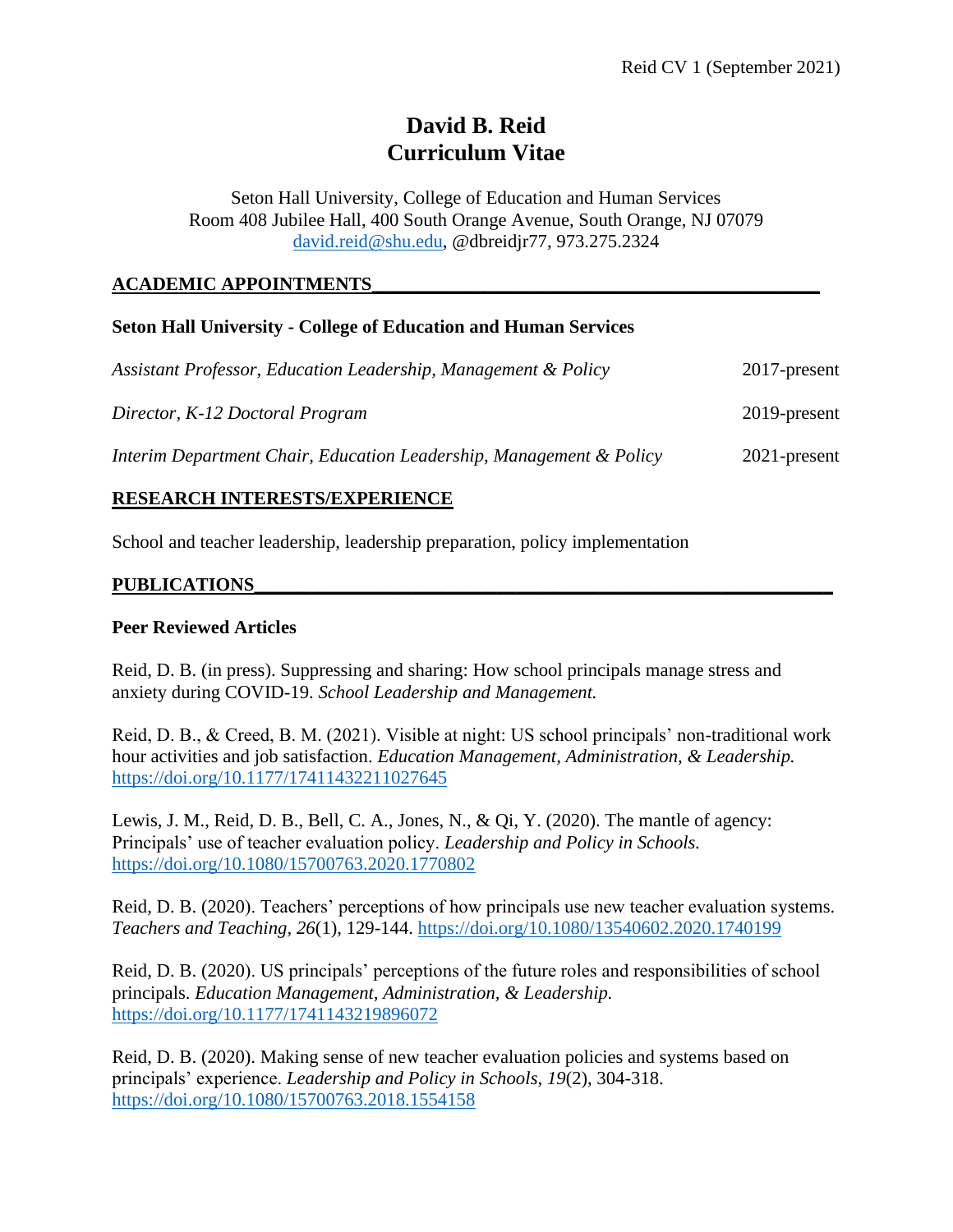Reid, D. B. (2019). How school leaders enable instructional coaching: Evidence from New Jersey. *Education Leadership Review, 20*(1), 87-100.

Segraves, J. N. & Reid, D. B. (2019). Induction programs in independent schools: A qualitative study on new faculty members' experiences. *Education Leadership Review of Doctoral Research, 7.*

Reid, D. B. (2019). What information do principals consider when evaluating teachers? *School Leadership and Management, 39*(5), 457-477. <https://doi.org/10.1080/13632434.2019.1576167>

Reid, D. B. (2018). Principals acting as middle leaders implementing teacher evaluation systems. *School Leadership and Management, 40*(1), 88-104. <https://doi.org/10.1080/13632434.2018.1508013>

Reid, D. B. (2018). How schools train principals to use new teacher evaluation systems: A comparative case study of charter school and traditional public school principals. *Journal of School Choice, 12*(2), 237-253*.*

Reid, D. B. (2017). Shared leadership: A comparative case study of two first year U.S. principals' collective sensemaking around teacher evaluation policy. *Educational Management, Administration & Leadership, 47*(3), 369-382.

Reid, D. B. (2017). U.S. principals' interpretation and implementation of teacher evaluation policies. *The Qualitative Report*, *22*(5), 1457-1470.

## **Book Chapters**

Reid, D. B., Kim, J., & Galey, S. (2020). How ESSA influences the daily work of school principals. In P. Youngs, J. Kim & M. Mavrogordato (Eds). *Exploring Principal Development and Teacher Outcomes: How Principals Can Strengthen Instruction, Teacher Retention, and Student Achievement*. Routledge.

Reid, D. B. (2017). How charter school principals use teacher evaluation systems. In D. Bickmore & M. Gawlik (Eds). *The charter school principal: Inside perspectives.* Rowman & Littlefield Publishers, Inc.

## **AWARDS AND GRANTS\_\_\_\_\_\_\_\_\_\_\_\_\_\_\_\_\_\_\_\_\_\_\_\_\_\_\_\_\_\_\_\_\_\_\_\_\_\_\_\_\_\_\_\_\_\_\_\_\_\_\_\_\_\_\_**

College of Education and Human Services, Faculty Researcher of the Year 2020-2021

Planning for the Unplannable: How K-12 School Principals Navigate the Unknown, University Research Council Grant. Seton Hall University, \$8,000.00. 2020.

How Principals' Cognitive Schemas Impact Their Implementation of Teacher Evaluation Policy, Conference Presentation Award. Association for Education Finance and Policy, \$250. 2017.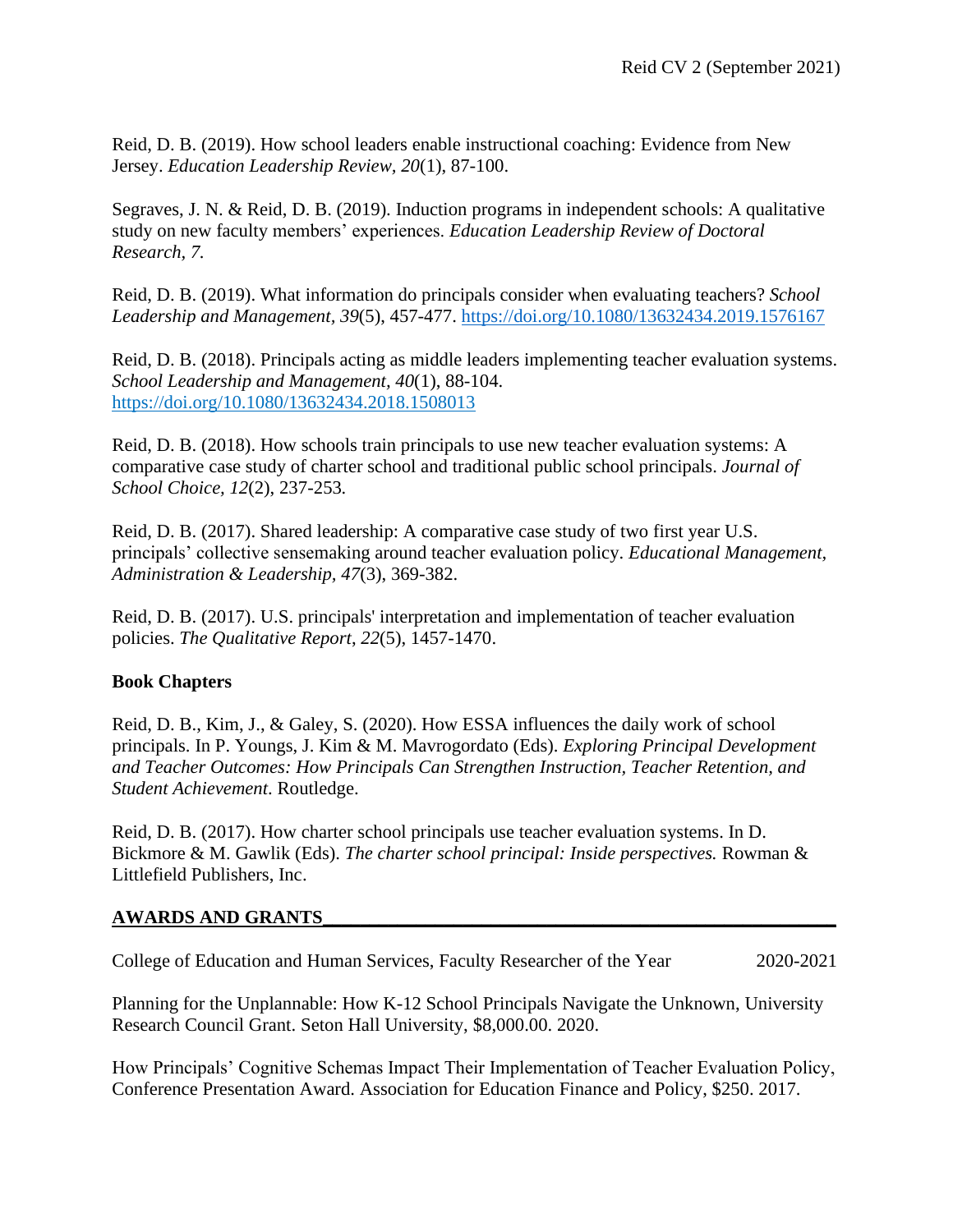How Principals' Cognitive Schemas Impact Their Implementation of Teacher Evaluation Policy, Dissertation Completion Fellowship. College of Education, Michigan State University, \$7,000. 2017.

How Principals' Cognitive Schemas Impact Their Implementation of Teacher Evaluation Policy, Dissertation Development Fellowship. College of Education, Michigan State University, \$2,890. 2016.

How Principals Make Sense of Teacher Evaluation Policies, Summer Research Renewable Fellowship. College of Education, Michigan State University, \$12,000. 2015-2016.

### **ACADEMIC CONFERENCE PRESENTATIONS\_\_\_\_\_\_\_\_\_\_\_\_\_\_\_\_\_\_\_\_\_\_\_\_\_\_\_\_\_\_\_\_\_\_**

Reid, D. B. (2021, November). *"Virtually Everything": Principal sensemaking of how COVID-19 will impact the future of the principalship.* Accepted to present at the annual meeting of the University Council for Education Administration.

Reid, D. B. (2021, April). *Navigating the unknown: Principals' leadership responses during COVID-19.* Presented at the annual meeting of the American Education Research Association. Virtual conference.

Reid, D. B. (2020, November). *Leveraging community partnerships: How K-12 school principals partner with local communities and stakeholders.* Presented at the annual meeting of the University Council for Educational Administration. Virtual Conference.

Reid, D. B. (2020, March). *U.S. traditional public school principals' perceptions of their role as school marketing and branding agents.* Presented at the annual meeting of the Association of Education Finance and Policy, Fort Worth, TX.

Kim, J. & Reid, D. B. (2020, March). *Principals' perceptions of how ESSA influences their daily practice.* Presented at the annual meeting of the Association of Education Finance and Policy, Fort Worth, TX.

Reid, D. B. (2019, November). *How and why school principals communicate with stakeholders in an era of social media.* Presented at the annual meeting of the University Council for Education Administration. New Orleans, LA.

Reid, D. B. (2019, March). *Visible at night: The growing expectations of U.S. public school principals.* Presented at the annual meeting of the Association for Education Finance and Policy, Kansas City, MO.

Reid, D. B. (2018, November). *How school leaders enable academic coaching: Evidence from New Jersey.* Presented at the annual meeting of the University Council for Education Administration, Houston, TX.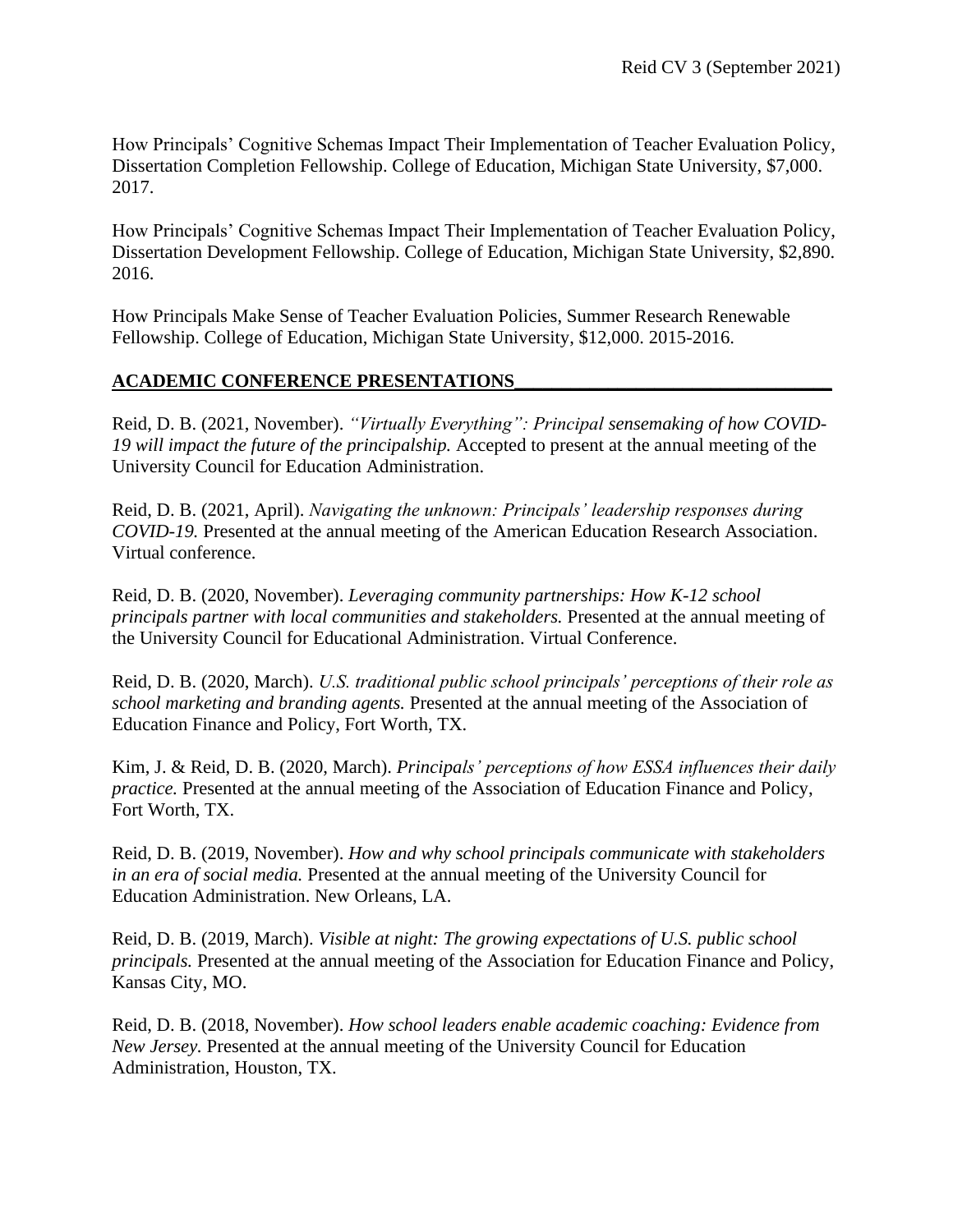Reid, D. B. (2018, April). *Teachers' perceptions of how principals use teacher evaluation systems.* Presented at the annual meeting of the American Educational Research Association, New York, NY.

Reid, D. B. (2018, March). *Evaluating effort: Principals' collection of teacher performance data.* Presented at the annual meeting of the Association for Education Finance and Policy, Portland, OR.

Reid, D. B. (2017, November). *What information do principals consider when evaluating teachers?* Presented at the annual meeting of the University Council for Educational Administration, Denver, CO.

Reid, D. B. (2017, April). *How principal experience impacts teacher evaluation policy implementation.* Presented at the annual meeting of the American Educational Research Association, San Antonio, TX.

Reid, D. B. (2017, April). *How charter school principals use teacher evaluation systems.*  Presented at the annual meeting of the American Educational Research Association, San Antonio, TX.

Reid, D. B. (2017, March). *How principals' cognitive schemas impact their implementation of teacher evaluation policy.* Presented at the annual meeting of the Association for Education Finance and Policy. Washington D.C.

Reid, D. B. (2016, November). *How principals in high-pressure environments navigate teacher evaluation policy implementation.* Presented at the annual meeting of the University Council for Educational Administration, Detroit, MI.

Reid, D. B. (2016, April). *How principals make sense of changing teacher evaluation policies: Evidence from Michigan.* Presented at the annual meeting of the American Educational Research Association, Washington D.C.

Reid, D. B. (2016, March). *Principals' interpretation and implementation of teacher evaluation policies.* Presented at the annual meeting of the Association for Education Finance and Policy, Denver, CO.

Reid, D. B. (2014, November). *How principals make sense of teacher evaluation policies: Evidence from Michigan.* Presented at the annual meeting of the Association for Public Policy Analysis and Management, Albuquerque, NM.

#### **Invited Scholarship & Speaking**

Petersheim Academic Exposition: University Faculty Research Symposium 2021 Navigating the Unknown: Principals' Leadership Responses During COVID-19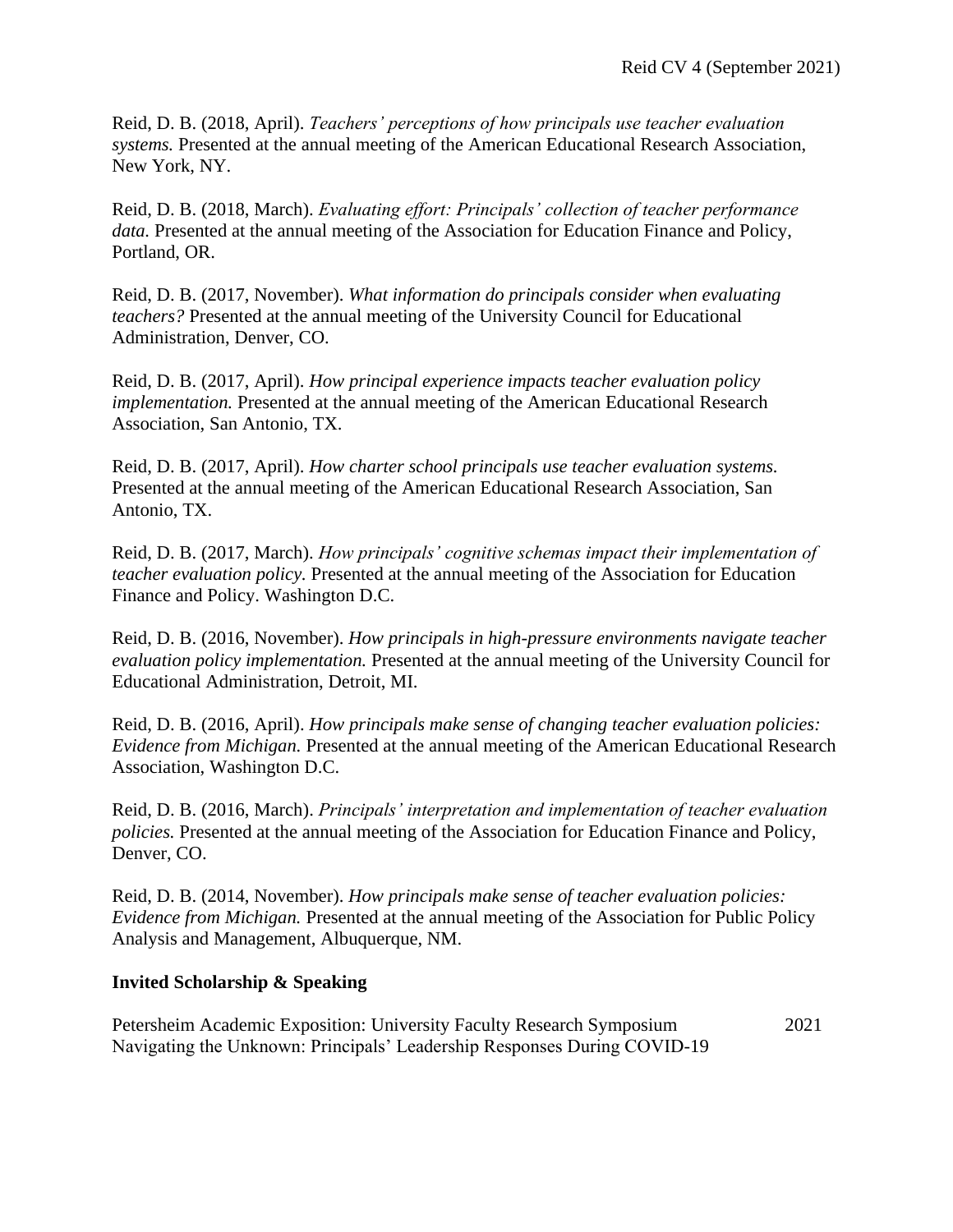Michigan State University – College of Education 2014-2016 *MSU Educational Policy Blog - Editorial Board Member/Senior Editor*

**[http://edwp.educ.msu.edu/green-and-write/2016/districts-continue-to-use-more-data-to](http://edwp.educ.msu.edu/green-and-write/2016/districts-continue-to-use-more-data-to-hire-teachers/)[hire-teachers/](http://edwp.educ.msu.edu/green-and-write/2016/districts-continue-to-use-more-data-to-hire-teachers/)**

**[http://edwp.educ.msu.edu/green-and-write/2015/expanding-pre-k-opportunities-and](http://edwp.educ.msu.edu/green-and-write/2015/expanding-pre-k-opportunities-and-teacher-quality-are-both-possible/)[teacher-quality-are-both-possible/](http://edwp.educ.msu.edu/green-and-write/2015/expanding-pre-k-opportunities-and-teacher-quality-are-both-possible/)**

Reid, D. B. (2014). Book Review, Paul E. Peterson, Michael Henderson, Martin R. West, Teachers versus the public: What Americans think about schools and how to fix them. *Teachers College Record,* 177.

## **OTHER RESEARCH EXPERIENCE\_\_\_\_\_\_\_\_\_\_\_\_\_\_\_\_\_\_\_\_\_\_\_\_\_\_\_\_\_\_\_\_\_\_\_\_\_\_\_\_\_\_\_\_\_**

National Council on Teacher Quality Summer 2014 *Summer Graduate Fellow* 

**COURSES TAUGHT\_\_\_\_\_\_\_\_\_\_\_\_\_\_\_\_\_\_\_\_\_\_\_\_\_\_\_\_\_\_\_\_\_\_\_\_\_\_\_\_\_\_\_\_\_\_\_\_\_\_\_\_\_\_\_\_\_\_\_**

Seton Hall University *Assistant Professor of Education Leadership, Management & Policy*

ELMP6601: Organization and Administration ELMP6666: Supervision of Instruction and Evaluation ELMP7772: Leadership Dynamics: Analysis of Supervisory Behaviors ELMP7773: Organizational Structures and Processes in Administration ELMP7776: Curriculum Design and Engineering ELMP8983: Leadership Management and Assessment ELMP8986: Qualitative Research Seminar ELMP8987: Dissertation Seminar I ELMP8988: Dissertation Seminar II ELMP9962: Advanced Qualitative Research ELMP9999: Culminating Research Seminar

#### **DISSERTATION MENTORING\_\_\_\_\_\_\_\_\_\_\_\_\_\_\_\_\_\_\_\_\_\_\_\_\_\_\_\_\_\_\_\_\_\_\_\_\_\_\_\_\_\_\_\_\_\_\_\_\_**

Currently mentoring 12 students in various doctoral programs.

#### PROFESSIONAL AFFILIATIONS AND SERVICE

#### **National**

2020-present Reviewer, *School Leadership & Management*

2019-present Reviewer, *American Education Research Journal*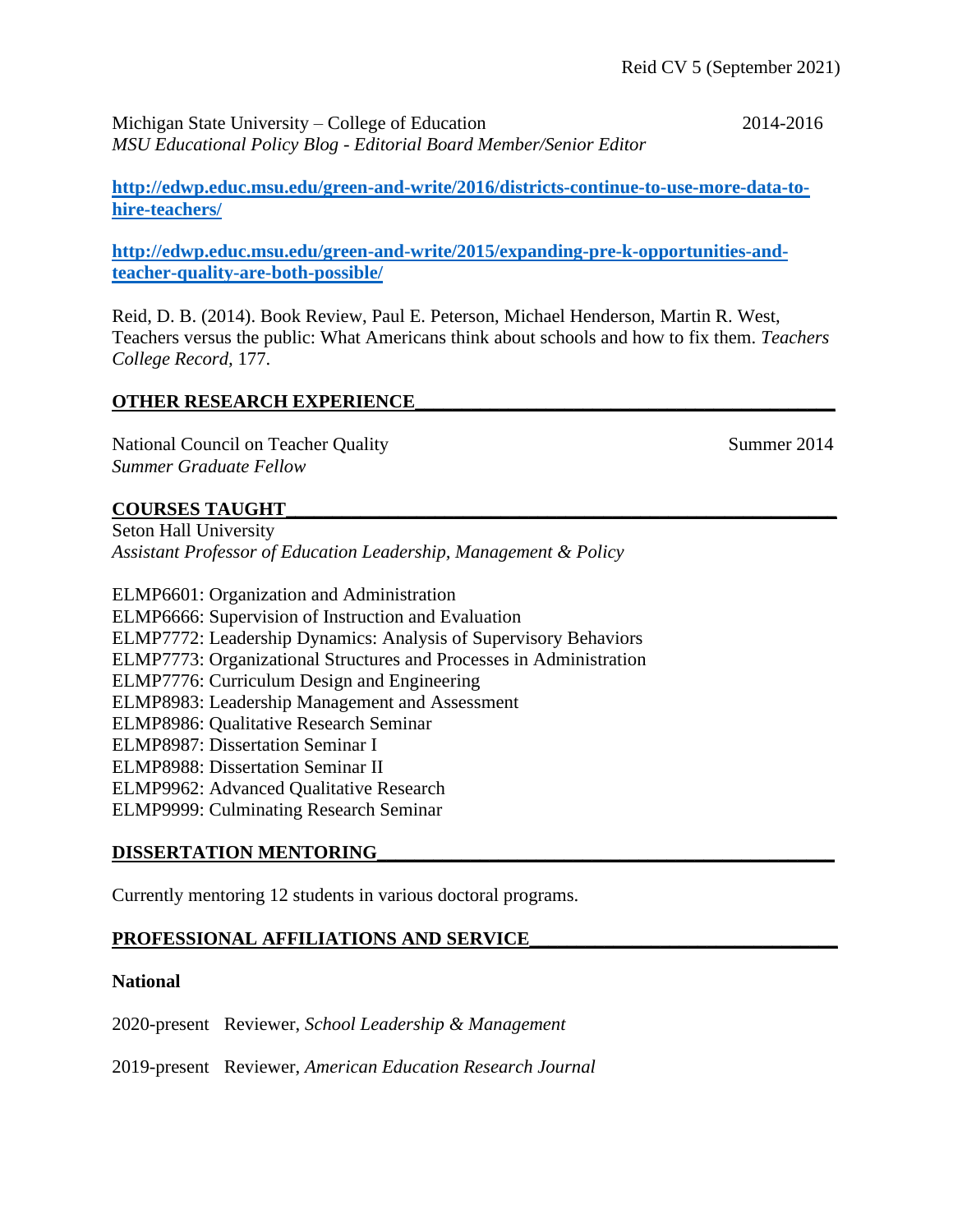|      | 2019-present Reviewer, Education Management Administration & Leadership                                                                                                          |
|------|----------------------------------------------------------------------------------------------------------------------------------------------------------------------------------|
|      | 2019-present Reviewer, Leadership and Policy in Schools                                                                                                                          |
|      | 2019-present Reviewer, Educational Administration Quarterly                                                                                                                      |
|      | 2018-present Reviewer, American Educational Research Association Annual Conference,<br>Division A: Administration, Organization, & Leadership                                    |
|      | 2018-present Reviewer, International Council of Professors of Educational Leadership Journals                                                                                    |
|      | 2018-present Member, International Council of Professors of Educational Leadership                                                                                               |
| 2017 | Invited Speaker, Education Policy Fellowship Program – Michigan State<br>University, The Role of Teacher Evaluation for Improving Teacher Effectiveness<br>with Diverse Learners |
|      | 2016-present Reviewer, University Council for Educational Administration (UCEA) annual<br>conference                                                                             |
|      | 2016-present Member, University Council for Educational Administration                                                                                                           |
|      | 2014-present Member, Association for Education Finance and Policy                                                                                                                |
|      | 2013-present Member, American Educational Research Association (Division A, Division K,<br>and Division L)                                                                       |

#### **Seton Hall University**

- 2020-present Senate Library Committee
- 2020 K-12 Tenure-Track Search Committee Chair
- 2019-present FACE, Educational Policies Committee
- 2019-present CAEP Coordinator
- 2019 Higher Education Pre-IRB Reviewer
- 2019 Higher Education Tenure-Track Search Committee Member
- 2018-present Writer for Doctoral Student Comprehensive Exams
- 2017-2019 FACE, By-Laws Committee
- 2017-present Writer & Reader for Doctoral Student Qualifying and Comprehensive Exams